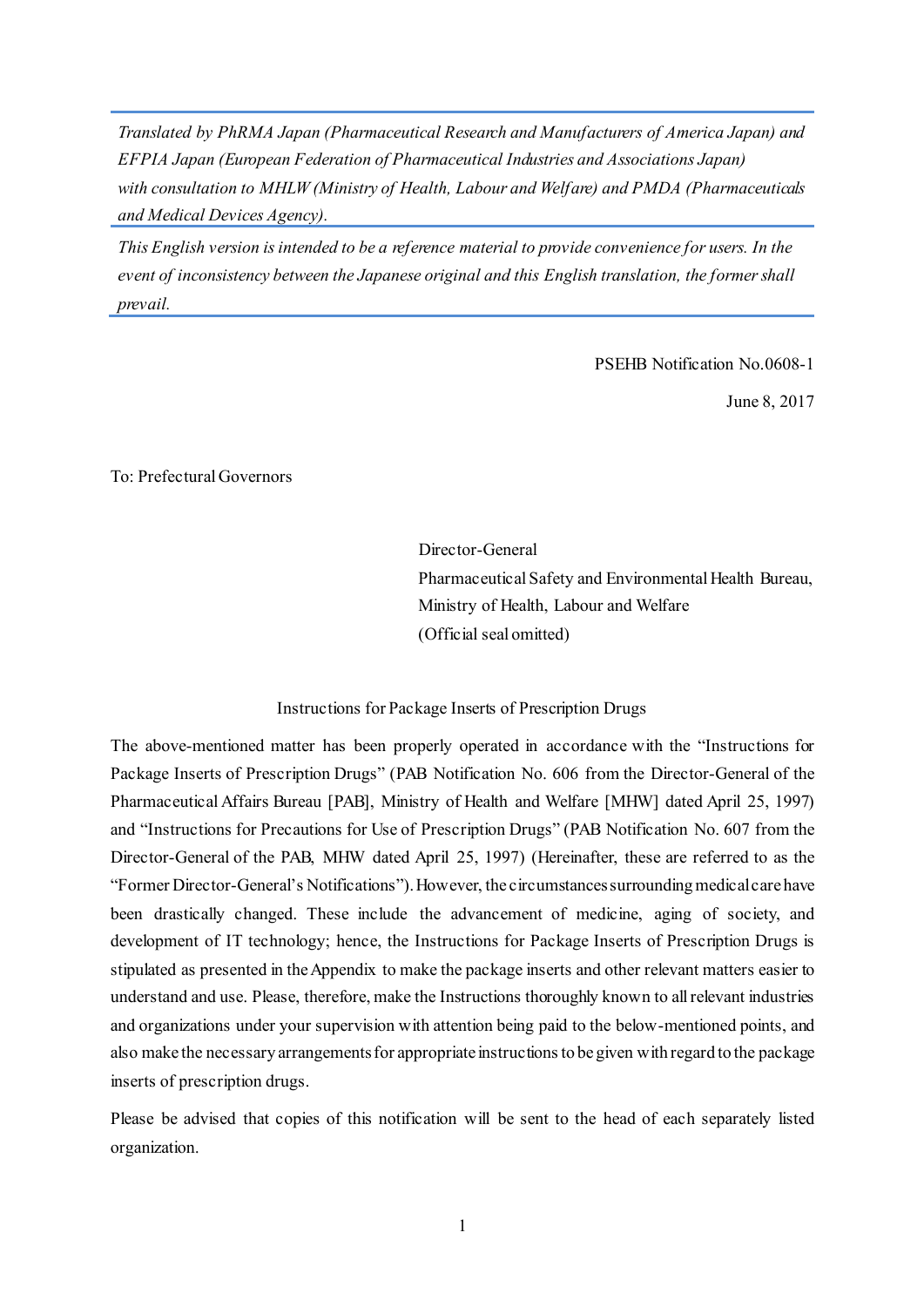### 1. Main points of the Instructions

- (1) The sections and structure of the package insert and other relevant documents were reviewed, such as repealing the Sections "Relative Contraindications" and "Careful Administration" contained in the Former Director-General's Notifications and establishing a new section, "PRECAUTIONS CONCERNING PATIENTS WITH SPECIFIC BACKGROUNDS."
- (2) Sequential numbers will be appointed to the sections: Numbers will be assigned to each section from "WARNINGS," and if there is no applicable information in a section, the number of that section will be left vacant.
- (3) Information to be described in the package inserts was reorganized, totally.

# 2. Scope of application

The Instructions shall be applied to package inserts for prescription drugs. However, they will not be applicable to in vitro diagnostics, vaccines, antitoxins, or biological preparations for tests. For biological products and specified biological products, information shall be described in accordance with this notification as well as based on the "Information to be Described in the Package Inserts of Biological Products" (PMSB Notification No. 0515005 from the Director-General of the Pharmaceutical and Medical Safety Bureau [PMSB], Ministry of Health, Labour and Welfare [MHLW] dated May 15, 2003).

## 3. Date of implementation

The Instructions shall be applicable from April 1, 2019. However, revisions in compliance with the Instructions shall be made as early as possible by March 31, 2024, for the package inserts of drugs that have been approved and the package inserts (draft) of drugs submitted for approval as of April 1, 2019.

## 4. Revision and repeal of existing notifications

(1) Repeal

The Former Director-General's Notifications will be repealed and replaced with the contents herein.

(2) Revision

Consequent to the repeal of the Former Director-General's Notifications and the issuance of this notification, "'Instructions for Package Inserts of Prescription Drugs' (PAB Notification No. 606 dated April 25, 1997) and 'Instructions for Precautions for Use of Prescription Drugs' (PAB Notification No. 607, April 25, 1997)" mentioned in Appendix 1 of the "Instructions for Package Inserts of Biological Products" (PMSB/SD Notification No. 0520004 from the Director of the Safety Division, PMSB, MHLW dated May 20, 2003) will be amended to "'Instructions for Package Inserts of Prescription Drugs' (PSEHB Notification No.0608-1 dated June 8, 2017,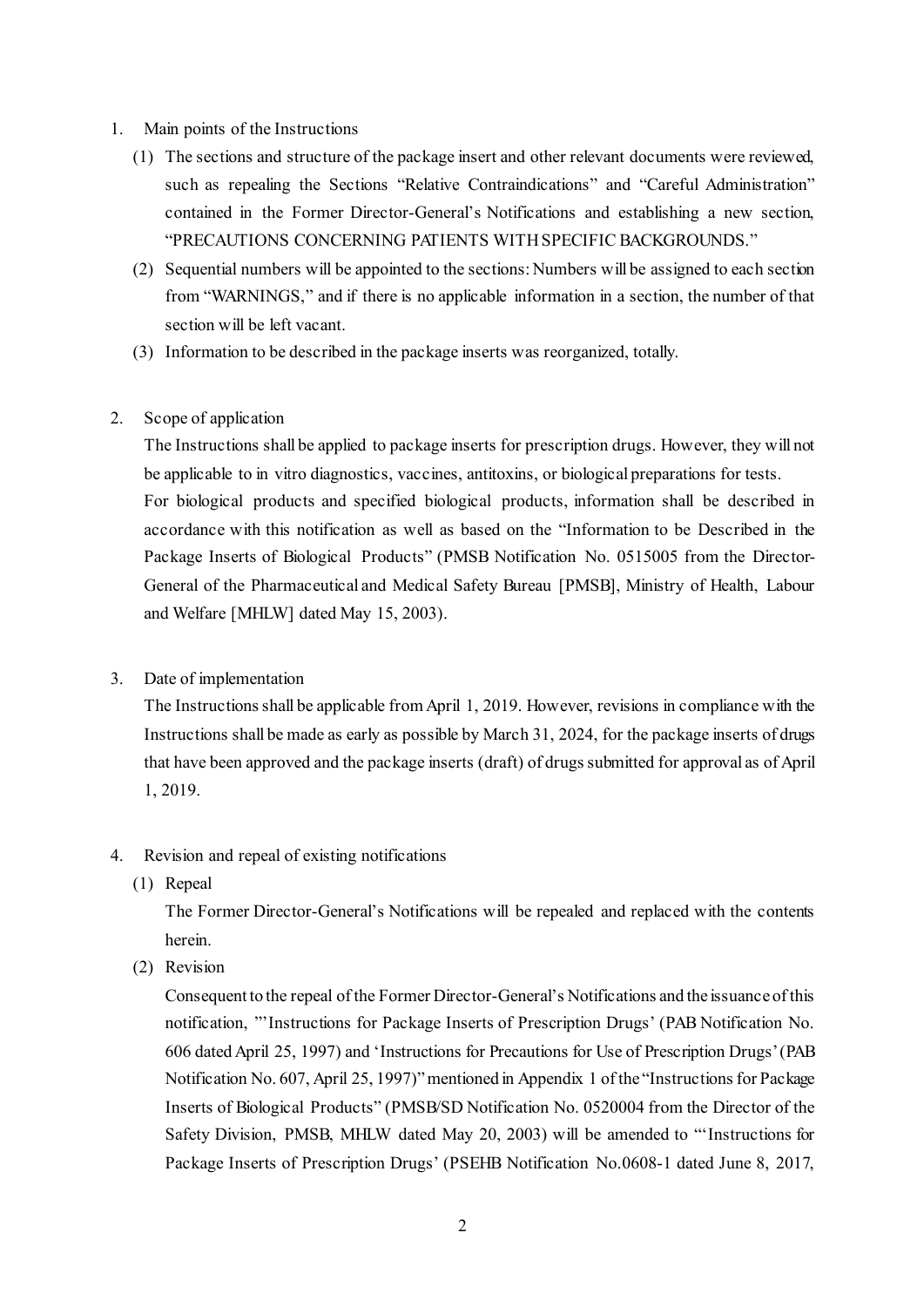from the Director-General, Pharmaceutical Safety and Environmental Health Bureau, MHLW)," and the phrase "after the Section '5. Name of Product' and before the Section '6. WARNINGS'" in Section II, Item (3) of Appendix 1 will be modified to a phrase "after the section 'G. Name of Product' and before the Section '1. WARNINGS.'"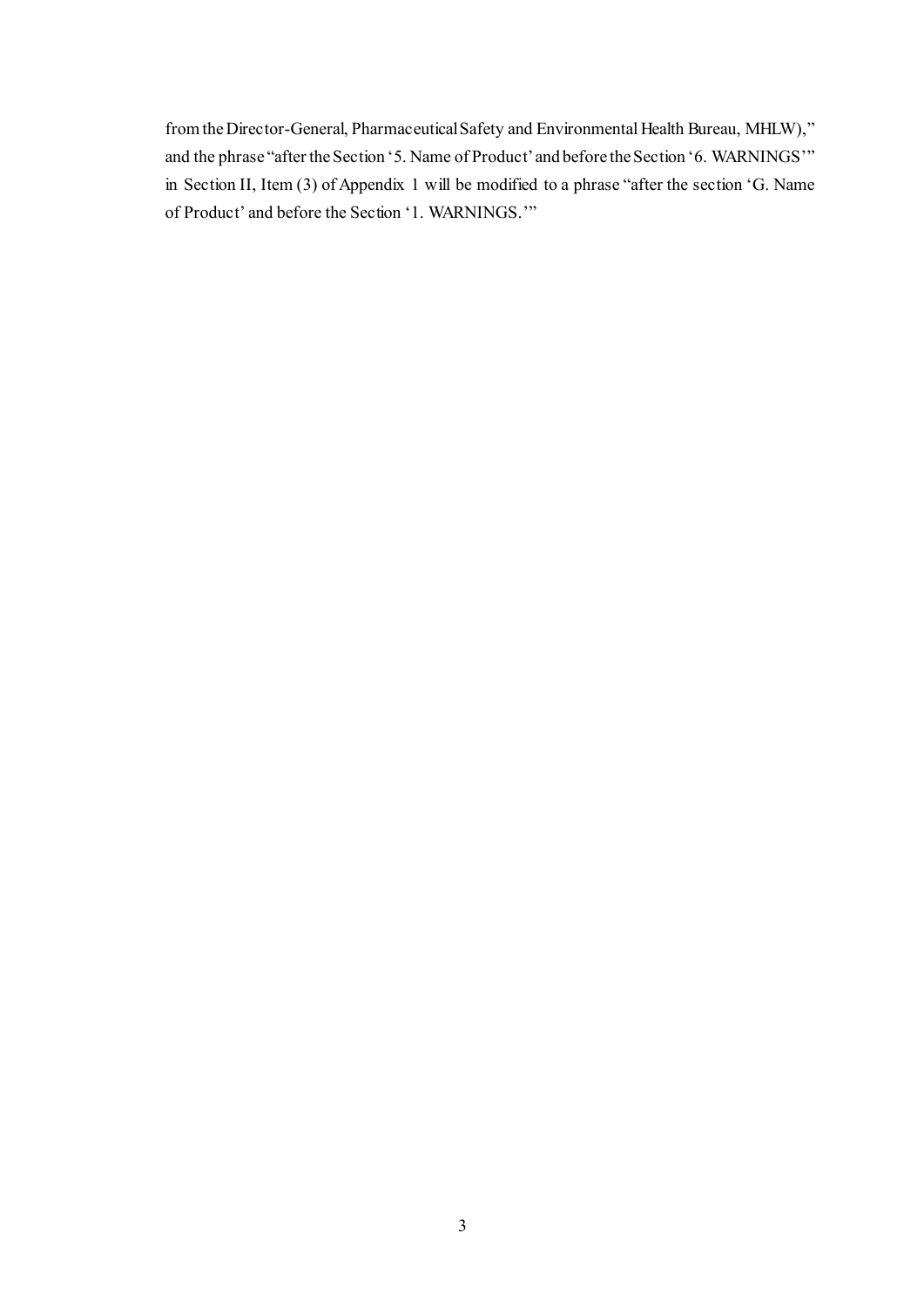#### Instructions for Package Inserts of Prescription Drugs

#### I. Basic Rules for Compilation of Package Inserts

- 1. Package inserts and other relevant documents for prescription drugs shall be prepared by the marketing authorization holders of the drugs in accordance with the provisions set forth in each item of Article 52, Paragraph 1 of the Act on Securing Quality, Efficacy and Safety of Pharmaceuticals, Medical Devices, Regenerative and Cellular Therapy Products, Gene Therapy Products, and Cosmetics (Act No. 145 in 1960; hereinafter referred to as the "PMD Act") so that the necessary information is provided to healthcare professionals such as physicians, dentists, and pharmacists to ensure the safety of patients taking the drugs and to promote their proper use of drugs.
- 2. Information to be included in package inserts shall be that required for use of the drugs within the scope of approval, as a rule. However, other information that is considered to be important and particularly necessary shall be provided.
- 3. Information shall be described in the order specified in Section II "Sections and their Order" with its section number concerned. When there is no information to be provided in a section, the information may be omitted, but the section number shall not be moved up. However, for A and E to G listed in Section II, it is not necessary to indicate the section numbers and section names of A and E to G, and the section numbers of B to D
- 4. The "PRECAUTIONS" shall include the sections from "1.WARNINGS" to "15. OTHER PRECAUTIONS" excluding "3. COMPOSITION AND PRODUCT DESCRIPTION," "4. INDICATIONS" and "6. DOSAGE AND ADMINISTRATION" among those listed in Section II "Sections and their Order."
- 5. Even if drugs contain the same ingredient, if their routes of administration vary, the package inserts shall be separately prepared to avoid misunderstanding by users.
- 6. When precautions and adverse reactions markedly differ according to indications or dosage and administration, they shall be separately described.
- 7. Information to be described in the Sections "PRECAUTIONS" and "PRECAUTIONS FOR HANDLING" of generic drugs and bio-similar products shall be, in principle, the same as that of their reference drugs and reference biological drugs. However, this is not applicable to the case where different information needs to be described according to the differences of each product.
- 8. Deletion or changing of information currently included shall only be done on the basis of sufficient rationale.
- 9. Information shall not be repeated in two or more different sections.
- 10. Related sections should be mutually referred to.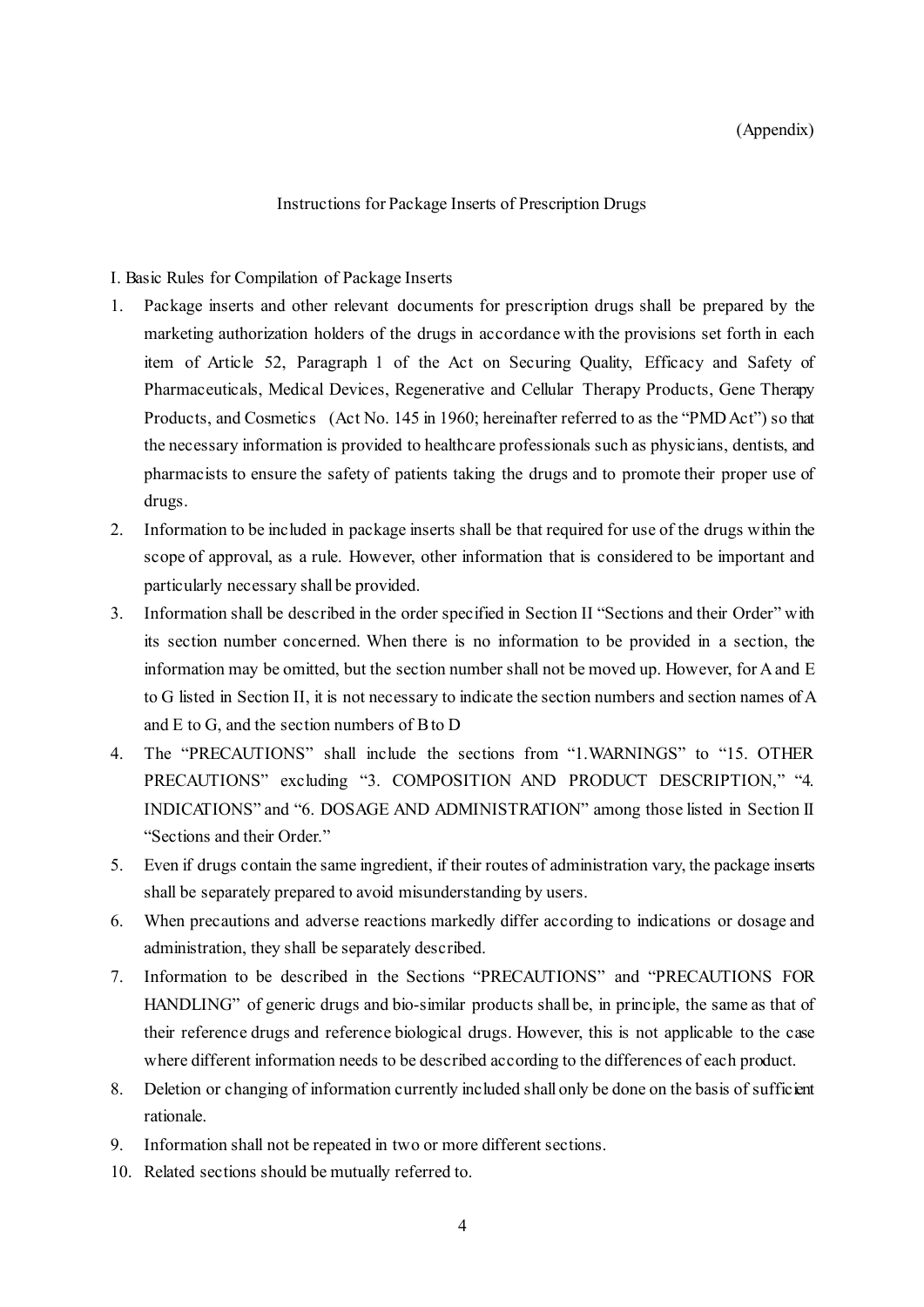- 11. Description in the sections belonging to "PRECAUTIONS," can be not quantitative but comprehensive (e.g., carefully, periodically, frequently, or as appropriate) if data is lacking or insufficient.
- II. Sections and their Order
- A. Date of Preparation or Revision
- B. Standard Commodity Classification Number of Japan
- C. Approval Number, Date of Initial Marketing in Japan
- D. Storage, Shelf Life
- E. Therapeutic Category
- F. Regulatory Classification
- G. Name of Product
- 1. WARNINGS
- 2. CONTRAINDICATIONS (This drug is contraindicated to the following patients.)
- 3. COMPOSITION AND PRODUCT DESCRIPTION
	- 3.1 Composition
	- 3.2 Product Description
- 4. INDICATIONS
- 5. PRECAUTIONS CONCERNING INDICATIONS
- 6. DOSAGE AND ADMINISTRATION
- 7. PRECAUTIONS CONCERNING DOSAGE AND ADMINISTRATION
- 8. IMPORTANT PRECAUTIONS
- 9. PRECAUTIONS CONCERNING PATIENTS WITH SPECIFIC BACKGROUNDS
	- 9.1 Patients with Complication or History of Diseases, etc.
	- 9.2 Patients with Renal Impairment
	- 9.3 Patients with Hepatic Impairment
	- 9.4 Persons with Reproductive Potential
	- 9.5 Pregnant Women
	- 9.6 Breast-feeding Women
	- 9.7 Pediatric Use
	- 9.8 Geriatric Use
- 10. INTERACTIONS
	- 10.1Contraindications for Co-administration (Do not co-administer with the following.)
	- 10.2Precautions for Co-administration (This drug should be administered with caution when coadministered with the following.)
- 11. ADVERSE REACTIONS
	- 11.1Clinically Significant Adverse Reactions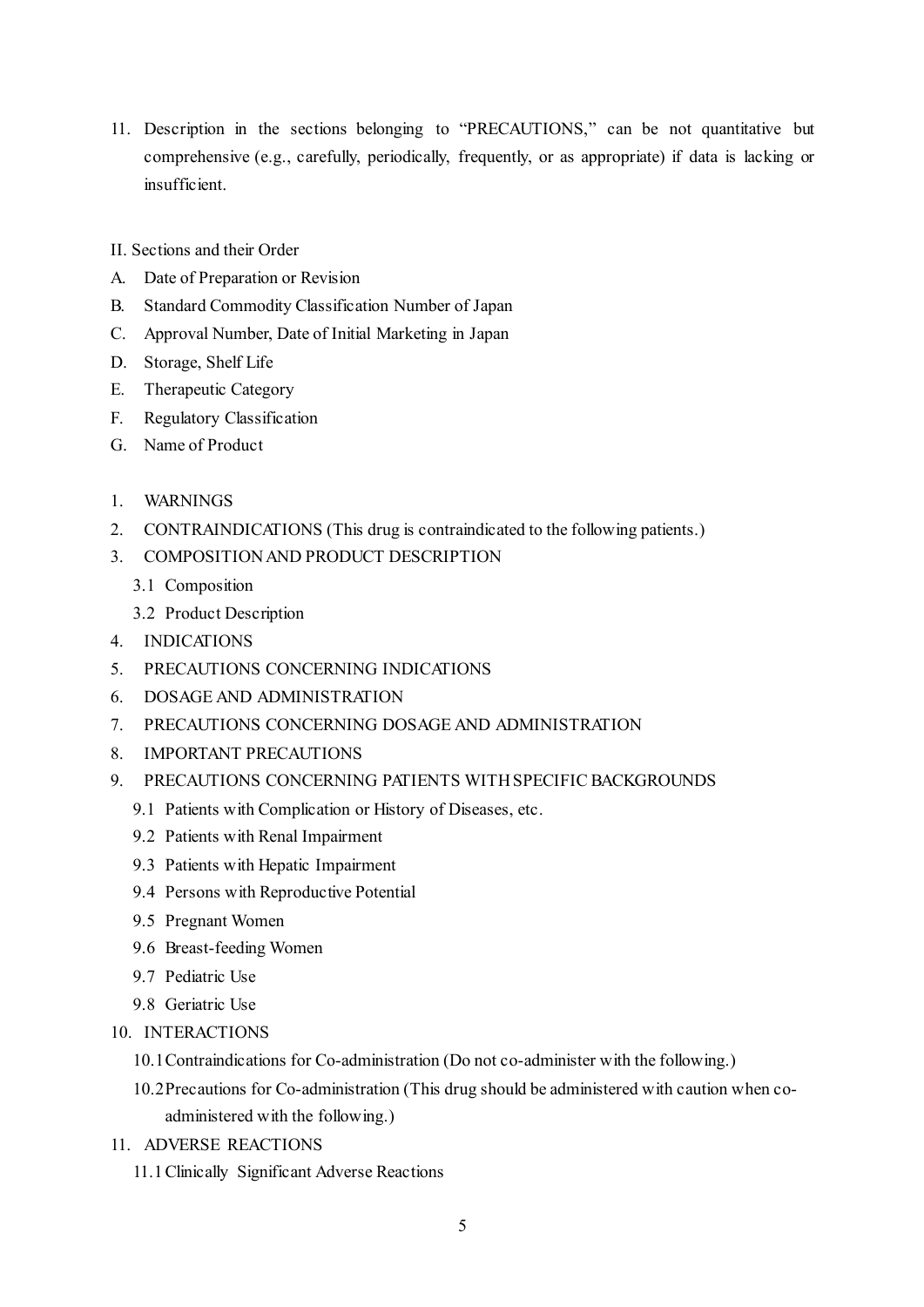### 11.2Other Adverse Reactions

- 12. INFLUENCE ON LABORATORY TESTS
- 13. OVERDOSAGE
- 14. PRECAUTIONS CONCERNING USE
- 15. OTHER PRECAUTIONS
	- 15.1Information Based on Clinical Uses
	- 15.2Information Based on Nonclinical Studies
- 16. PHARMACOKINETICS
	- 16.1Blood Level
	- 16.2Absorption
	- 16.3Distribution
	- 16.4Metabolism
	- 16.5Excretion
	- 16.6Patients with Specific Backgrounds
	- 16.7Drug-Drug Interactions

16.8Others

- 17. CLINICAL STUDIES
	- 17.1Clinical Studies for Efficacy and Safety
	- 17.2Post-marketing Surveillance, etc.
	- 17.3Others
- 18. PHARMACOLOGY
	- 18.1Mechanism of Action
- 19. PHYSICOCHEMICAL PROPERTIES
- 20. PRECAUTIONS FOR HANDLING
- 21. APPROVAL CONDITIONS
- 22. PACKAGING
- 23. REFERENCES
- 24. REFERENCE REQUEST AND CONTACT INFORMATION
- 25. PRECAUTION CONCERNING HEALTH INSURANCE BENEFITS
- 26. MARKETING AUTHORIZATION HOLDER, etc.
- III. Instructions
- A. Date of Preparation or Revision
	- (1) The date of preparation or revision and the version number shall be included.
	- (2) When a revision is made because of the release of reexamination or reevaluation results or a change in the indications or in the dosage and administration, such a fact shall be stated.
- B. Standard Commodity Classification Number of Japan The Standard Commodity Classification Number of Japan shall be provided from the middle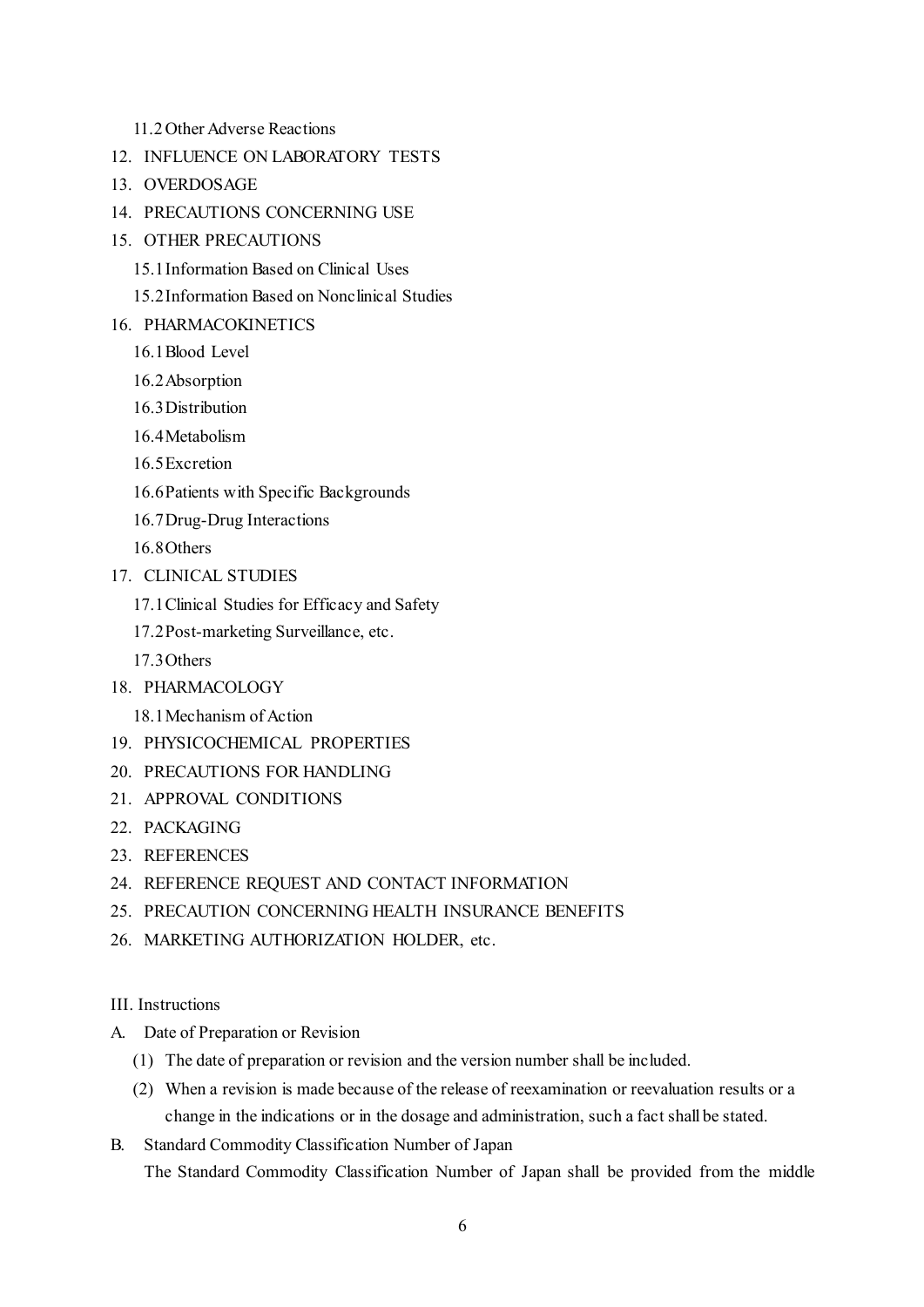classification down to the detailed classification on the basis of the Standard Commodity Classification of Japan.

- C. Approval Number, Date of Initial Marketing in Japan
	- (1) The Approval Number shall be included. For drugs exempt from approval, the license number shall be entered in place of the Approval Number.
	- (2) The Date of Initial Marketing in Japan shall be included.
- D. Storage, Shelf Life
	- (1) Storage and Shelf life while unopened shall be included in accordance with the marketing approval document.
	- (2) Regarding drugs for which a shelf life is specified according to the Japanese Pharmacopoeia (JP) or standards pursuant to the provisions of Article 42, Paragraph 1 of the PMD Act (hereinafter referred to as the "legal standards"), that shelf life shall be included.
- E. Therapeutic Category

A therapeutic category that can correctly represents the efficacy or property of the drug concerned shall be included. Any expression that might be misleading to users shall be avoided.

F. Regulatory Classification

The classification of poisonous drug, powerful drug, narcotic, psychotropic, stimulant, raw material for stimulant, habit-forming drug, specially approved pharmaceutical, or prescription-only drug, shall be indicated.

- G. Name of Product
	- (1) For non-JP drugs, the approved brand name shall be included. If the brand name in alphabet is available, it shall also be included.
	- (2) Regarding drugs for which legal standards are stipulated, the standard name shall be included. For other drugs, if the non-proprietary name is available, it shall be included as well.
	- (3) For drugs listed in the JP, the JP-specified names shall be mentioned, and brand names shall also be included, if they are available.
- 1. WARNINGS

This section shall be filled out when alert is particularly needed because fatal or extremely serious and irreversible adverse reactions can occur or such adverse reactions can result in serious accidents.

- 2. CONTRAINDICATIONS (This drug is contraindicated to the following patients.)
	- (1) Patients to whom the drug should not be administered shall be listed on the basis of their symptoms, underlying diseases, complications, past history, family history, physical constitution, concomitant medications, and other relevant factors. Different types of patients shall be listed separately if they have different reasons for contraindication.
	- (2) For contraindications other than hypersensitivity, the rationale shall be noted concisely in  $\lceil \cdot \rceil$ , in principle.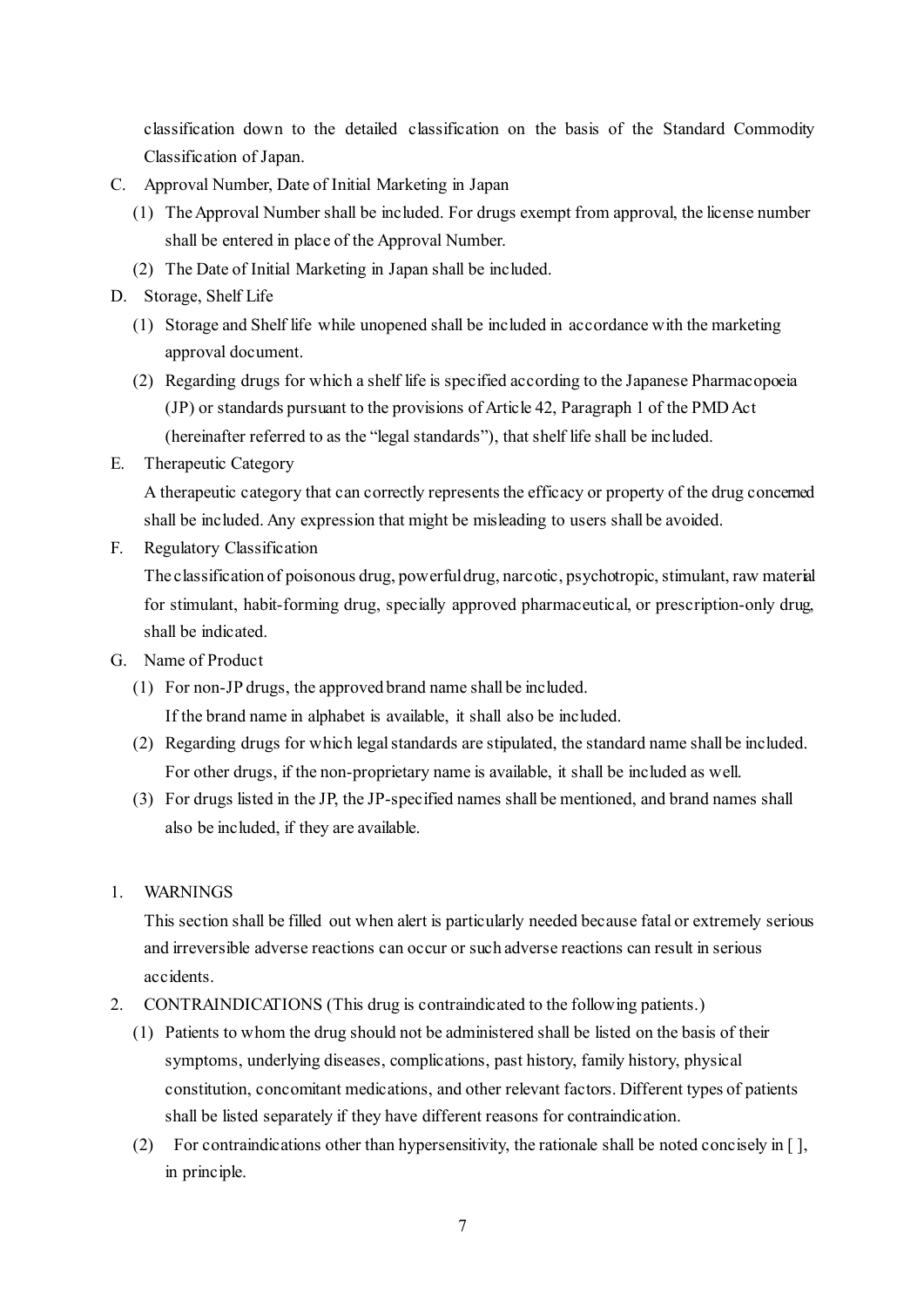### 3. COMPOSITION AND PRODUCT DESCRIPTION

- (1) "3.1 Composition"
	- [1] The name (s) of the active ingredient (s) (non-proprietary names, if available) and the quantity (ies) (if the active ingredient is unknown, its nature and a summary of the manufacturing method) shall be included, in principle, in accordance with the column for "Ingredients and quantity or nature" of the marketing approval document.
	- [2] Excipients shall mean, in principle, ingredients other than the active ingredient (s) listed in the column for "Ingredients and quantity or nature" of the marketing approval document. For injections (including body fluid agents, artificial perfusion liquids, and powders for injection), the names and quantities of ingredients shall be included, and for other drug products, the name of each ingredient, shall be included.
	- [3] For drugs containing peptides or proteins manufactured using cell culture technology or recombinant DNA technology as active ingredients, the names of productive cells shall be included.
- (2) "3.2 Product Description"
	- [1] The color and form (powder, granules, etc.), identification code, and other relevant information necessary for identification shall be provided.
	- [2] For drug products for which release rates are adjusted, the function shall be described in accordance with the "Dosage form classification" in the marketing approval document.
	- [3] For aqueous solution for injections, the pH and osmotic pressure shall be included. For sterile drugs (excluding injections), such a fact shall be stated.

#### 4. INDICATIONS

- (1) The approved indications shall be described accurately.
- (2) For drugs exempt from approval, indications that are within a range recognized medically and pharmacologically and that are notified to the agency, shall be accurately listed.
- (3) For drugs that have already completed reexamination or reevaluation, the indications shall be described on the basis of the results of the reexamination or reevaluation.

#### 5. PRECAUTIONS CONCERNING INDICATIONS

Precautions for the selection of patients and treatment within the scope of approved indications shall be included. In principle, information falling under Section "2. CONTRAINDICATIONS" shall not be necessary in this section.

- 6. DOSAGE AND ADMINISTRATION
	- (1) The approved dosage and administration shall be accurately described.
	- (2) For drugs exempt from approval, the dosage and administration that are within a range recognized medically and pharmacologically and that are notified to the agency, shall be accurately included.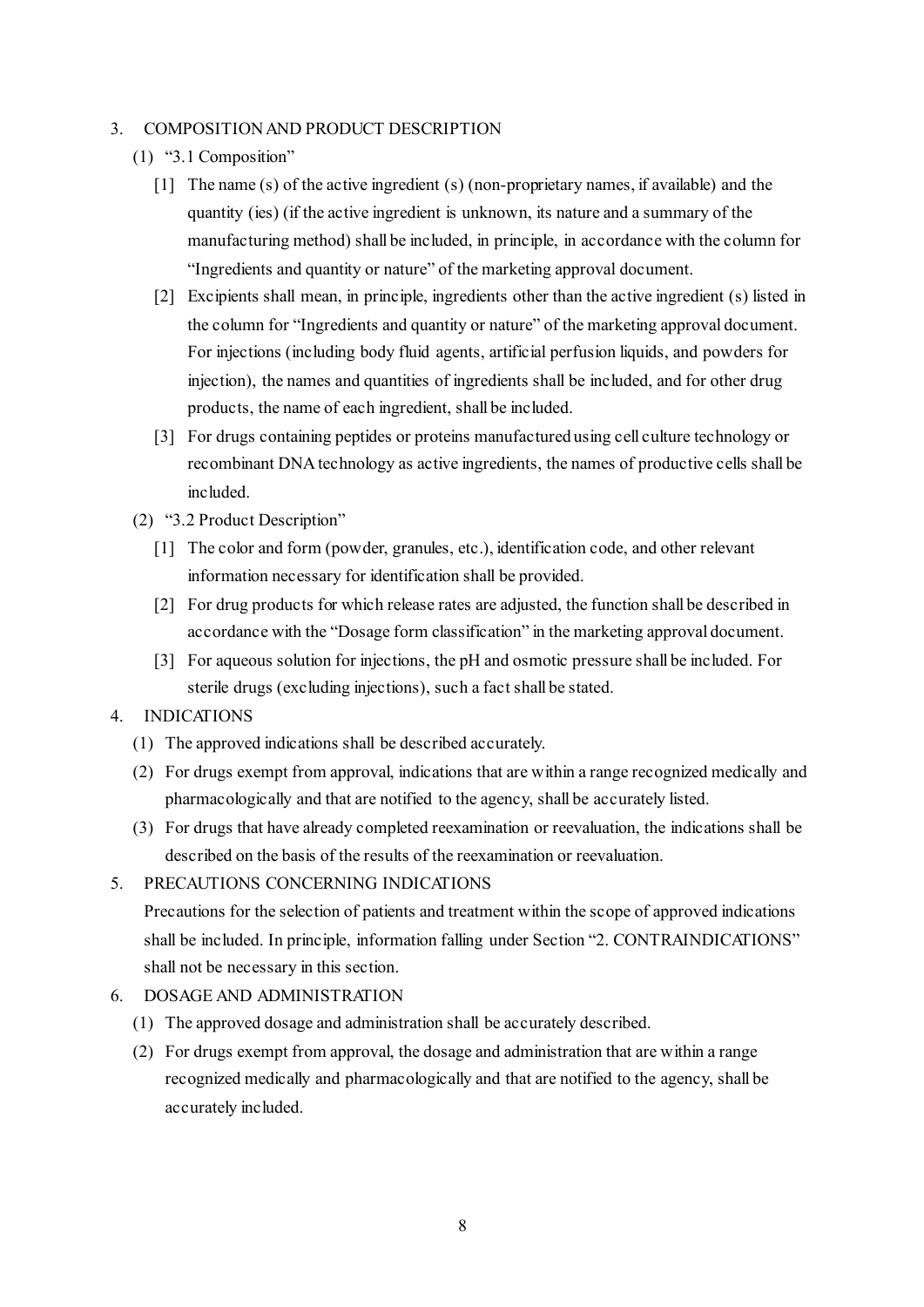(3) For drugs that have already completed reexamination or reevaluation, the dosage and administration shall be provided on the basis of the results of the reexamination or reevaluation.

## 7. PRECAUTIONS CONCERNING DOSAGE AND ADMINISTRATION

Precautions that are particularly necessary for dosage and administration under specific conditions as well as when they are adjusted shall be described within the scope of approved dosage and administration.

### 8. IMPORTANT PRECAUTIONS

Important precautions for performing tests necessary upon treatment with the concerned drug, duration of treatment, and other relevant matters to prevent clinically significant adverse reactions or accidents shall be concisely described.

## 9. PRECAUTIONS CONCERNING PATIENTS WITH SPECIFIC BACKGROUNDS

- (1) Precautions concerning patients with specific backgrounds shall be provided when clinical use in such patients is anticipated on the basis of indications and other relevant matters and more special attention is required for them compared with other patients when using the concerned drug and when there is information on appropriate use.
- (2) When the concerned drug shall not be administered to the said patients, such a fact shall be stated in the Section "2. CONTRAINDICATIONS" as well.
- (3) In addition to the precautions concerning patients with specific backgrounds, objective data obtained from clinical studies, nonclinical studies, post-marketing surveillance, epidemiological studies, and other relevant matters shall be provided so that prescribers can judge risks.
- (4) "9.1 Patients with Complication or History of Diseases, etc."

This section shall be filled out for patients requiring more special attention than other patients based on their complications, past history, family history, genetic predispositions, and other relevant factors if they do not fall under the Sections from "9.2 Patients with Renal Impairment" to "9.8 Geriatric Use."

- (5) "9.2 Patients with Renal Impairment"
	- [1] When it is necessary to adjust dosage and administration or to pay special attention on the basis of pharmacokinetics and the occurrence of adverse reactions, such facts shall be stated while considering the severity of renal impairment.
	- [2] The details of information on dialysis patients and removal by dialysis, if any, shall be briefly described.
- (6) "9.3 Patients with Hepatic Impairment"

When it is necessary to adjust dosage and administration or to pay special attention on the basis of pharmacokinetics and the occurrence of adverse reactions, such facts shall be stated while considering the severity of hepatic impairment.

(7) "9.4 Persons with Reproductive Potential"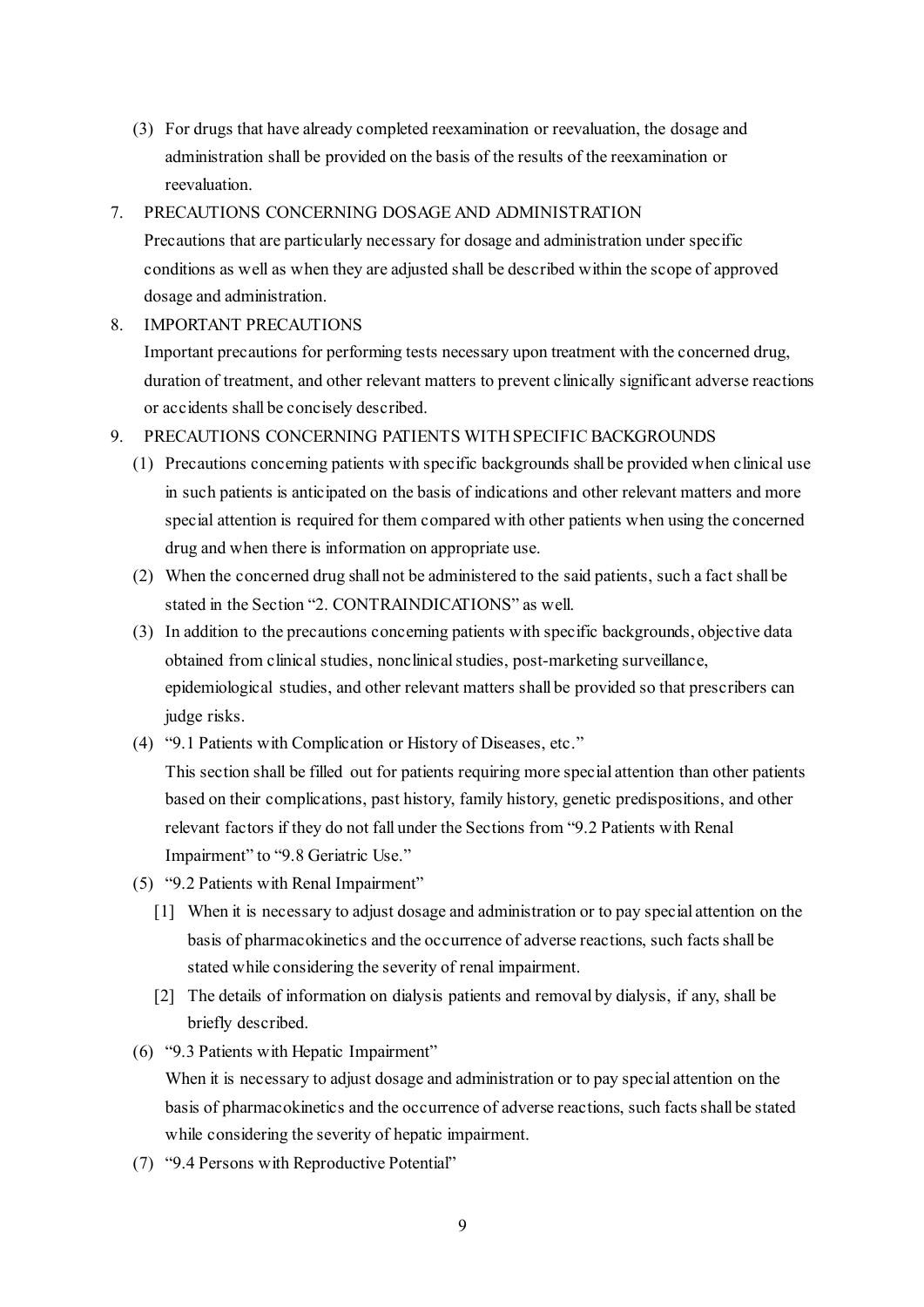- [1] When patients and their partners are required to practice contraception, such a fact shall be stated with the required period of contraception.
- [2] If pregnancy tests are necessary before and periodically during treatment with the concerned drug, such a fact shall be mentioned.
- [3] If it is necessary to pay attention to the effects on gonads, fertility, etc., such a fact shall be stated.
- (8) "9.5 Pregnant Women"
	- [1] Necessary information shall be included while considering not only placental transfer and teratogenicity but also the amount of fetal exposure, the duration of exposure during pregnancy, clinical use experience, the availability of alternative drugs, and other relevant matters.
	- [2] Precautions shall be described using basically "this drug should not be administered," "it is advisable not to administer this drug," or "this drug should be administered only if the expected therapeutic benefits outweigh the possible risks associated with treatment."
- (9) "9.6 Breast-feeding Women"
	- [1] Necessary information shall be provided while considering not only transfer to breast milk but also effects on breastfed babies anticipated from pharmacokinetics and pharmacological actions, clinical use experience, and other relevant matters.
	- [2] Matters concerning the effects on breast milk secretion shall be included separately from the effects on breastfed babies.
	- [3] Precautions shall be described using basically "Women should be instructed to avoid breastfeeding," "it is advisable not to breastfeed" or "the continuation or discontinuation of breastfeeding should be considered while taking account of the expected therapeutic benefits and the benefits of maternal feeding."
- (10) "9.7 Pediatric Use"

For drugs that may be used in low-birth-weight babies, newborns, nursing infants, infants, or children (hereinafter referred to as "children"), if they have special adverse effects on children or special precautions are found to be necessary on the basis of their pharmacokinetics, such facts shall be described while considering age categories.

(11) "9.8 Geriatric Use"

When it is necessary to adjust dosage and administration or to pay special attention on the basis of pharmacokinetics and the occurrence of adverse reactions, their details shall be concisely described.

### 10. INTERACTIONS

(1) When co-administration with other drugs causes the enhancement or reduction of the pharmacological actions of the drug concerned or the concomitant medication or causes the augmentation of adverse reactions, occurrence of new adverse reactions, or aggravation of underlying diseases, etc., the drug combinations requiring precaution in clinical practice shall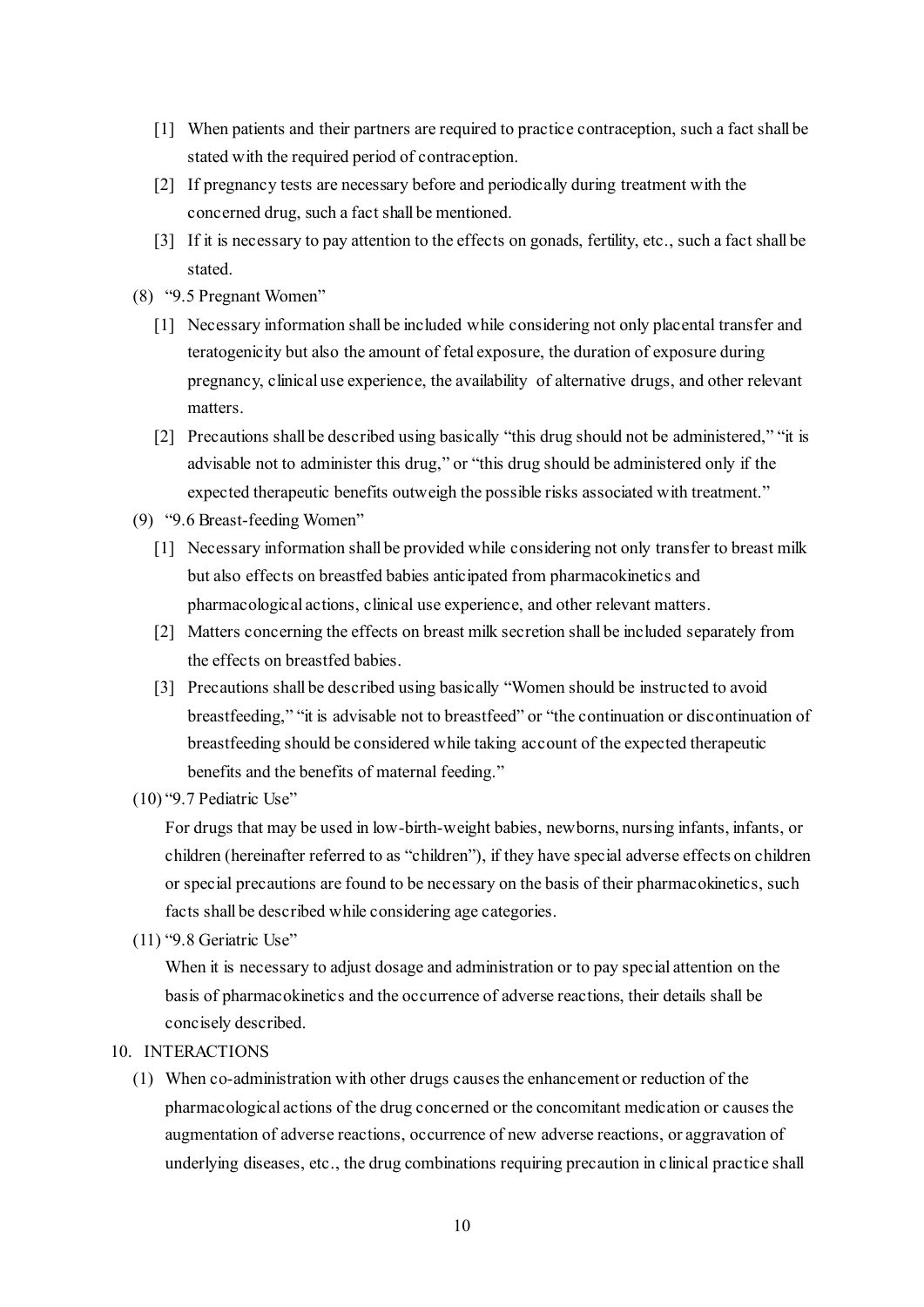be listed. This shall include important interactions with physical therapy, food, and beverages, etc.

- (2) In case an interaction is associated with changes in blood concentrations, if information is available on metabolic enzymes responsible for the mechanism of onset, this information shall be included in a preceding paragraph.
- (3) Information provided in the Section "10.1 Contraindications for Co-administration" shall also be included in the Section "2. CONTRAINDICATIONS." Contraindications for coadministration should keep consistency so that drugs causing interactions are mutually contraindicated.
- (4) The names and therapeutic categories of drugs causing interaction shall be included first, and then the details (clinical symptoms and measures, mechanism and risk factors, etc.) shall be given briefly. Drugs or Therapeutic Categories with different types of interaction (in light of mechanisms of action etc.) shall be described in different paragraphs.
- (5) In the Section "10.1 Contraindications for Co-administration," non-proprietary names and representative brand names shall be provided as the names of drugs.
- (6) In the Section "10.2 Precautions for Co-administration," non-proprietary names or the names of therapeutic categories shall be indicated as the names of drugs. If the names of therapeutic categories are listed, in principle, representative non-proprietary names shall also be listed.

#### 11. ADVERSE REACTIONS

- (1) Adverse reactions occurring in association with use of the drug shall be listed.
- (2) The frequency of adverse reactions shall be included on the basis of the results of clinical studies, etc. that were accurately and objectively conducted.
- (3) The Section "11.1 Clinically Significant Adverse Reactions" shall be described with attention being paid to the following points:
	- [1] Information requiring special precaution shall be described while considering the outcome and seriousness of adverse reactions.
	- [2] Event names of adverse reactions shall be used as section names. If initial symptoms (including abnormal laboratory values), the onset mechanism, time to onset, risk factors, preventive measures, special measures, and other relevant matters are known, such data shall be described under relevant sections as necessary.
	- [3] Clinically significant adverse reactions that have only occurred overseas shall also be provided as necessary.
	- [4] Clinically significant adverse reactions known to occur with similar drugs shall be included only when the same precautions are found to be necessary.
- (4) The Section "11.2 Other Adverse Reactions" shall be included with attention being paid to the following points: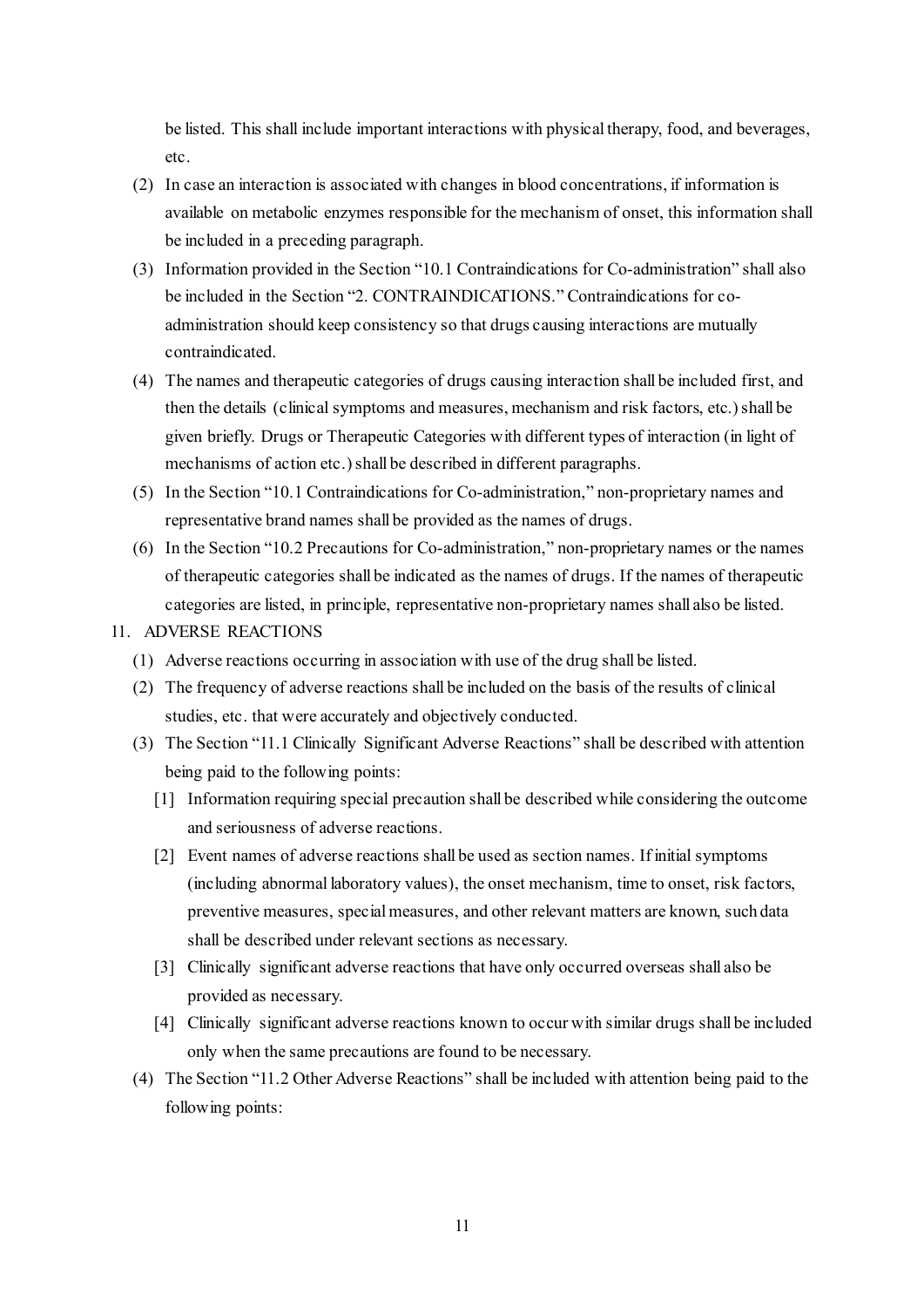- [1] Other adverse reactions shall be classified by the site of occurrence, administration method, pharmacological mechanism, or onset mechanism and included with respective frequency category.
- [2] Other adverse reactions that have only occurred overseas shall also be included as necessary.
- 12. INFLUENCE ON LABORATORY TESTS

This section shall be included when the use of a drug causes apparent changes in laboratory data that are clearly not associated with disorder in organs or functional impairment of patients.

13. OVERDOSAGE

Symptoms of intoxication that occur on overdosage (including suicide attempts, misuse, and accidental exposure to children) shall be described. Items to be monitored and measures (including specific antagonists and the usefulness of dialysis) shall also be indicated, if known.

- 14. PRECAUTIONS CONCERNING USE
	- (1) Precautions necessary for use such as the administration route, dosage form, injection rate, administration site, method of preparation, and instructions to patients shall be included.
	- (2) Information shall be concretely described by adding appropriate sections such as "Precautions Concerning the Preparation of the Drug," "Precautions Concerning Administration of the Drug," and "Precautions Concerning the Dispensing of the Drug," or others.

## 15. OTHER PRECAUTIONS

(1) "15.1 Information Based on Clinical Uses"

Particularly important information such as safety concerns and the lack of efficacy, if any, shall be accurately summarized and included even if the evaluation has not been established in the report.

(2) "15.2 Information Based on Nonclinical Studies" Particularly important findings of toxicity that are observed in animals shall be briefly described even if it is unclear whether or not they can be extrapolated to humans.

## 16. PHARMACOKINETICS

- (1) In principle, data from humans shall be included. When data in humans are not available, the results of nonclinical studies shall be included in this section as supplementary data.
- (2) When nonclinical study results are included, the animal species shall be stated, and when the results of in vitro studies are provided, such a fact shall be stated.
- (3) "16.1 Blood Level"
	- [1] Blood drug concentrations and main pharmacokinetic parameters in healthy subjects or patients shall be included (excluding those falling under the Section "16.6 Patients with Specific Backgrounds").
	- [2] Single or repeated administration, doses, route of administration, the number of subjects/patients, and other relevant information shall be specified.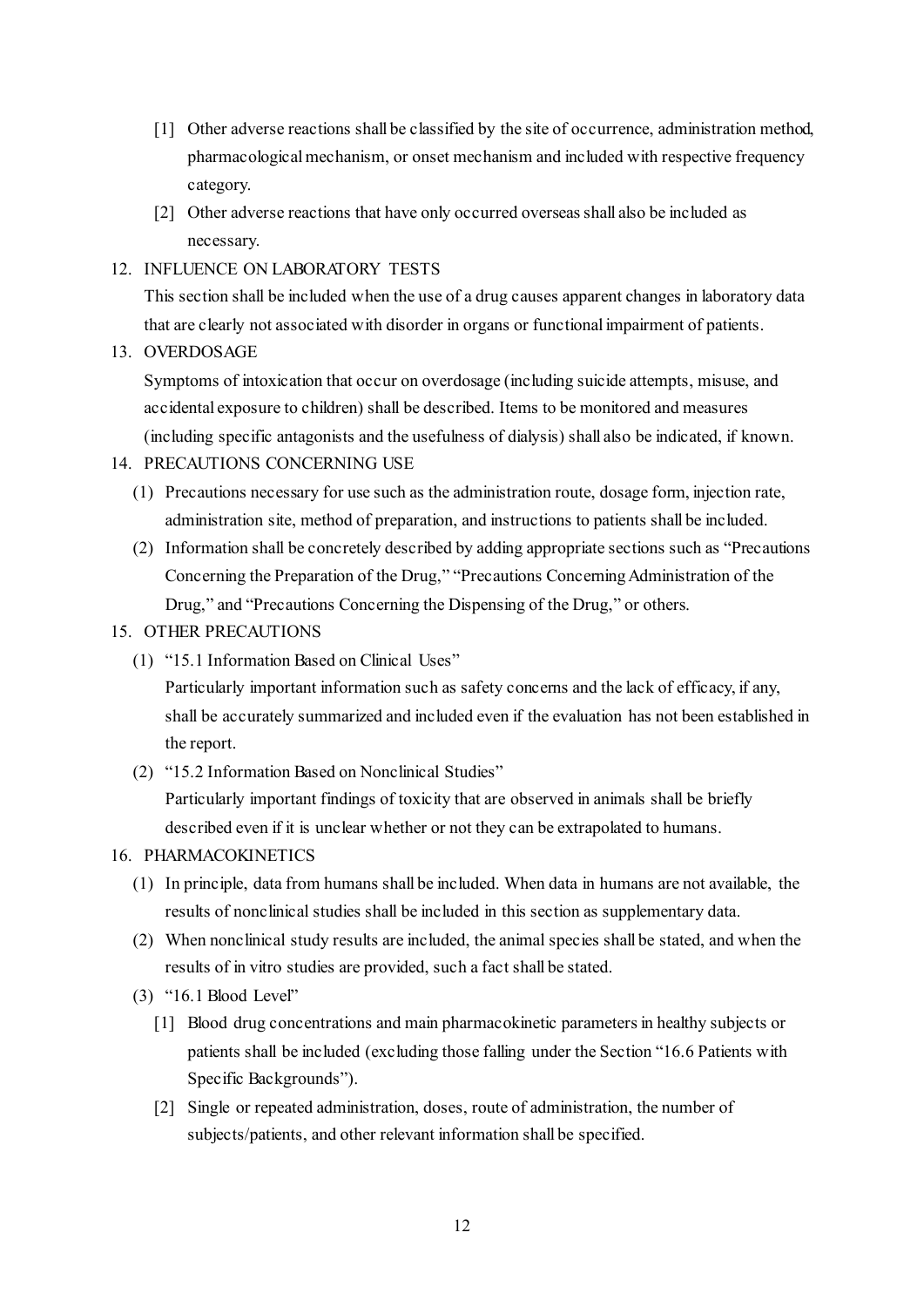(4) "16.2 Absorption"

Absorption data such as bioavailability in humans and the effect of meal shall be included.

(5) "16.3 Distribution"

Distribution data such as tissue distribution and protein-binding rate shall be described.

(6) "16.4 Metabolism"

Information on drug metabolism such as metabolic enzymes and their contribution shall be provided. If the major elimination pathway is metabolism, such a fact shall be described clearly.

(7) "16.5 Excretion"

Excretion data such as urinary or fecal excretion rates of the unchanged drug and metabolites shall be included. If the major elimination pathway is excretion, such a fact shall be described clearly.

- (8) "16.6 Patients with Specific Backgrounds"
	- [1] Blood drug concentrations, main pharmacokinetic parameters, and other relevant data in patients with specific backgrounds shall be provided.
	- [2] Categories of patients such as renal impairment, hepatic impairment, children, and the elderly shall be indicated.
- (9) "16.7 Drug-Drug Interactions"
	- [1] In principle, the results of clinical drug interaction studies shall be provided for the drug interactions to which attention is called in the Section "10. INTERACTIONS". As necessary, data such as in vitro studies using human biological specimens shall be supplemented with respect to the mechanisms and risk factors for drug interactions.
	- [2] When presenting the results of clinical drug interaction studies, the degree of changes in blood concentrations and pharmacokinetic parameters shall be numerically described so that the degree of drug interactions can be quantitatively judged.
	- [3] Drug interactions to which no attention is called in the Section "10. INTERACTIONS" shall be summarized only when they are particularly important, such as drugs being highly likely to be co-administered.
- (10) "16.8 Others"

Although the data does not fall under the Sections from "16.1 Blood Level" to "16.7 Drug-Drug Interactions," when drugs require therapeutic drug monitoring (TDM), pharmacokinetic data such as effective blood concentrations, a range of toxic concentrations, and the relationship between pharmacokinetics (PK) and pharmacodynamics (PD) shall be described.

### 17. CLINICAL STUDIES

- (1) "17.1 Clinical Studies for Efficacy and Safety"
	- [1] The results of pivotal clinical studies, which were accurately and objectively conducted, of which reliability was ensured, which were intended to investigate efficacy and safety, and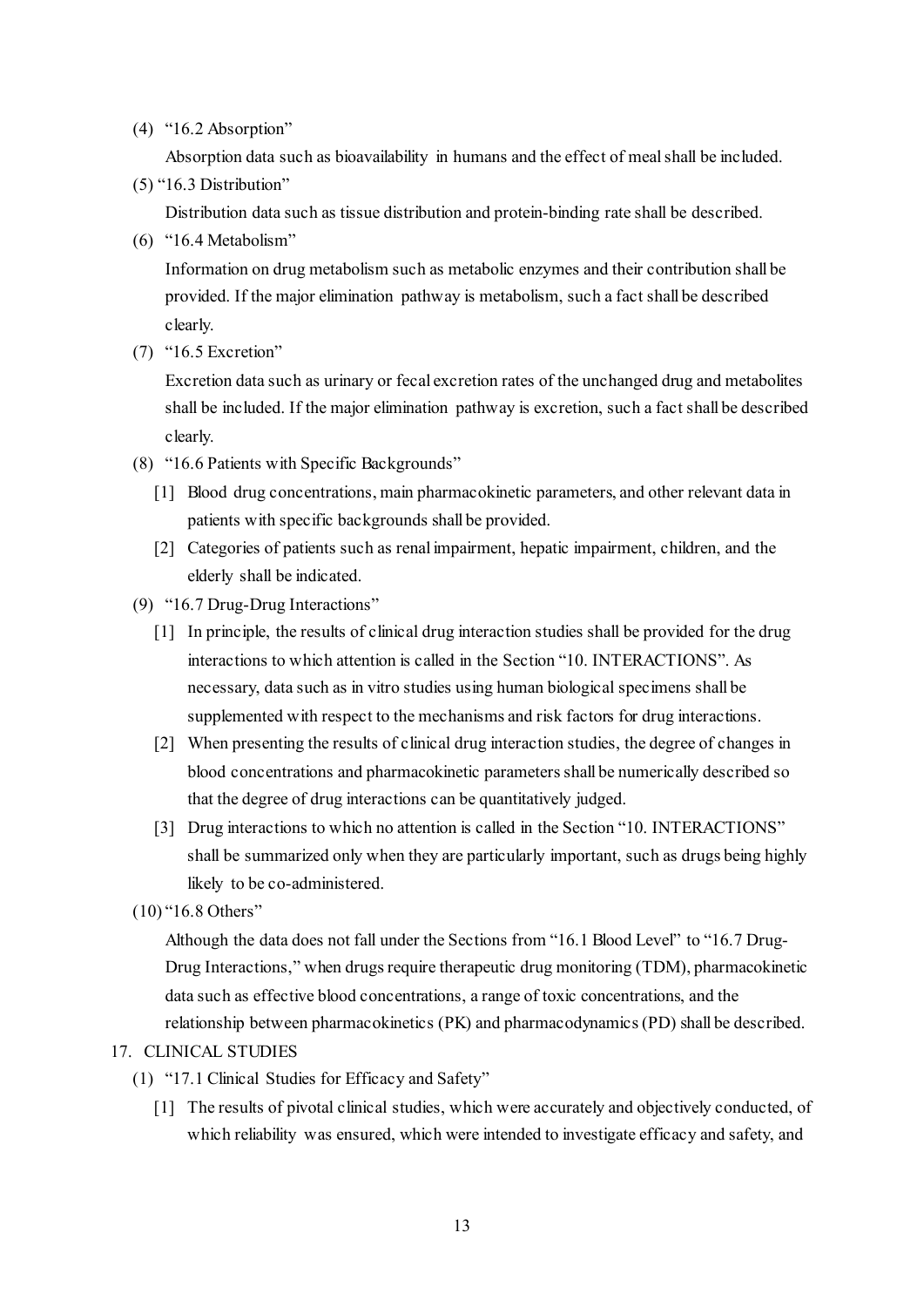which can be used as rationales for approved indications and for dosage and approved administration, shall be included.

- [2] Study designs (including dosage, duration of treatment, and sample size) and main efficacy and safety results shall be briefly provided in accordance with the approved dosage and administration.
- [3] The results of secondary endpoints may be briefly included only when they are particularly important.
- (2) "17.2 Post-marketing Surveillance, etc."
	- [1] This section shall be filled out only when pre-approval clinical study data are extremely limited and the results are particularly important for supplementing data in the Section "17.1 Clinical Studies for Efficacy and Safety such as in the case of orphan drugs."
	- [2] In principle, the results of studies implemented in accordance with the Ministerial Ordinance on the Good Post-marketing Study Practice (Ordinance No. 171 of the Ministry of Health, Labour and Welfare in 2004) shall be included.
- (3) "17.3 Others"
	- [1] The results of particularly important clinical pharmacology studies (e.g., QT/QTc evaluation study) that do not fall under the Section "17.1 Clinical Studies for Efficacy and Safety" or "17.2 Post-marketing Surveillance, etc." but that were accurately and objectively performed and used endpoints for the central nervous system, cardiovascular system, respiratory system, etc. other than efficacy endpoints, shall be included.
	- [2] The dosage, a sample size, and subject category (healthy individuals or patients, males or females, and adults or children) shall be indicated.

## 18. PHARMACOLOGY

- (1) Pharmacological actions and mechanisms of actions supporting indications shall be described within the scope of approved indications.
- (2) A summary of the mechanism of action shall be concisely stated under a section "18.1 Mechanism of Action." If the mechanism of action is unclear, it is acceptable to state such a fact.
- (3) Under sections from "18.2" onward, pharmacological actions supporting indications shall be included with appropriate section names.
- (4) When the results of pharmacology studies in humans are described, the difference of subjects (healthy individuals or patients, males or females, and adults or children) shall be clearly described.
- (5) When the results of nonclinical studies are entered, the species of animal used shall be stated, and when the results are from in vitro studies, this fact shall be stated.
- (6) For combination drugs, synergistic effects shall be included only when data with sufficient objectivity are available.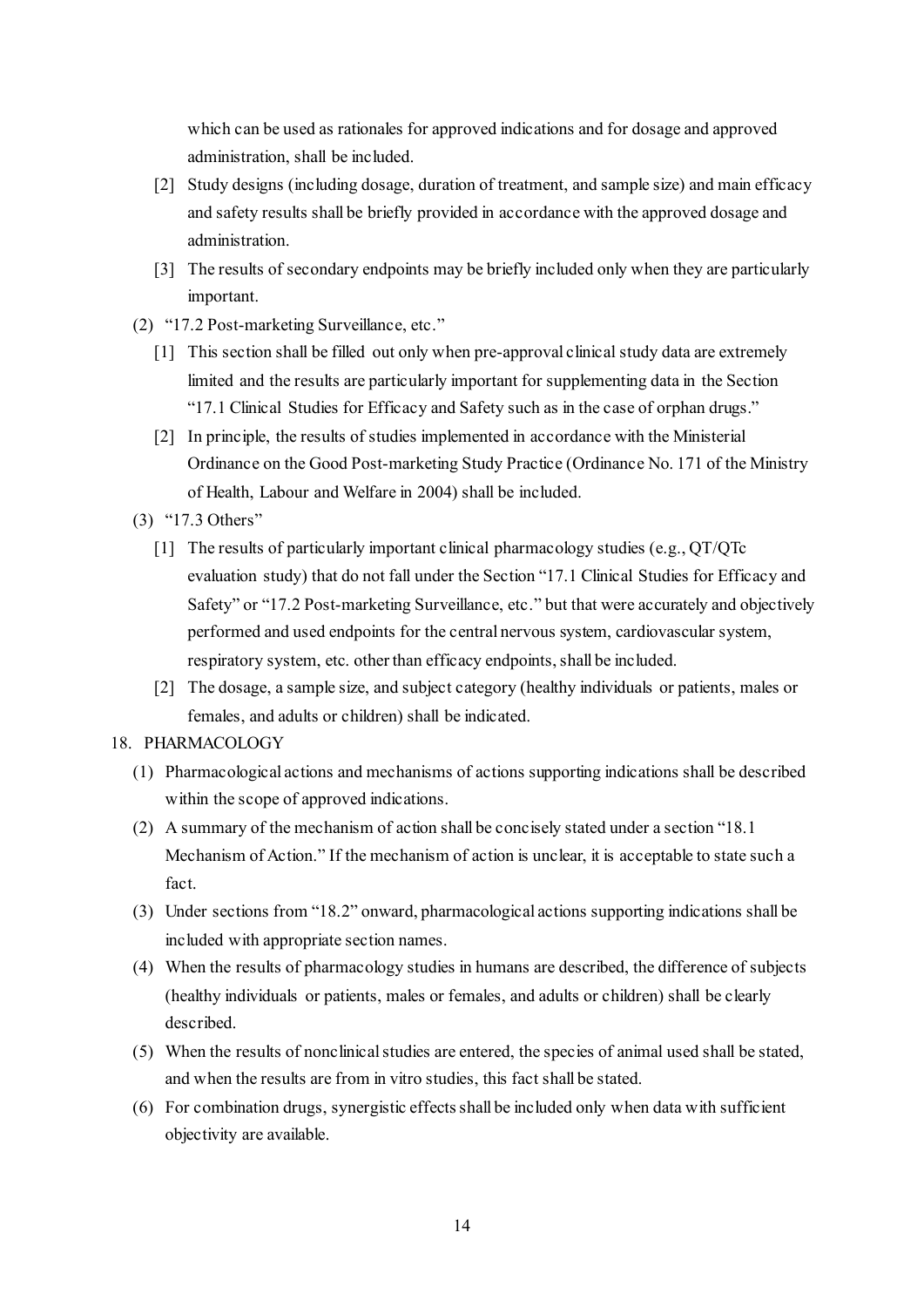### 19. PHYSICOCHEMICAL PROPERTIES

The non-proprietary name, chemical name, molecular formula, structuralformula, nuclear physical characteristics (only for radioactive substances), etc. shall be indicated. However, the information may be omitted for drugs combining numerous active ingredients, such as infusion, except for the main active ingredient.

### 20. PRECAUTIONS FOR HANDLING

- (1) Management, storage, or precautions for handling other than those specified in the Item "D. Storage, Shelf Life" such as storage conditions and expiration period after opening the package and precautions for checking quality before use shall be described.
- (2) For drugs that are listed in the JP or for which legal standards are specified and precautions for handling are stipulated, such precautions shall be included.

## 21. APPROVAL CONDITIONS

Approval conditions shall be included in accordance with the marketing approval document. However, this is not applicable to early post-marketing phase vigilance.

22. PACKAGING

A packaging form and unit shall be indicated for each brand name. The names of equipment, solutions, and other relevant items composing the product, if any, shall be listed.

### 23. REFERENCES

This section shall present the main literature that provides evidence to support information provided in each section.

## 24. REFERENCE REQUEST AND CONTACT INFORMATION

The name, address, and contact information (e.g., telephone or fax number) for literature requests and for making inquiries shall be included.

## 25. PRECAUTION CONCERNING HEALTH INSURANCE BENEFITS

- (1) When health insurance benefits are not applicable to drugs or are only applicable to part of their indications, such facts shall be stated.
- (2) This section shall be filled out if the drugs which are included in the National Health Insurance reimbursement price list, are subject to the restriction of treatment duration or any precautions concerning health insurance benefits are required.

## 26. MARKETING AUTHORIZATION HOLDER, etc.

The name and address of the marketing authorization holder shall be indicated.

### IV. Handling of data

1. Nonclinical study data

Domestic and overseas data from nonclinical studies shall be weighed equally. Details of the abnormalities as well as information on the administration method (such as dosage, duration of administration, route of administration, and dosing frequency) and animal species can be included in parentheses, if they are extremely important.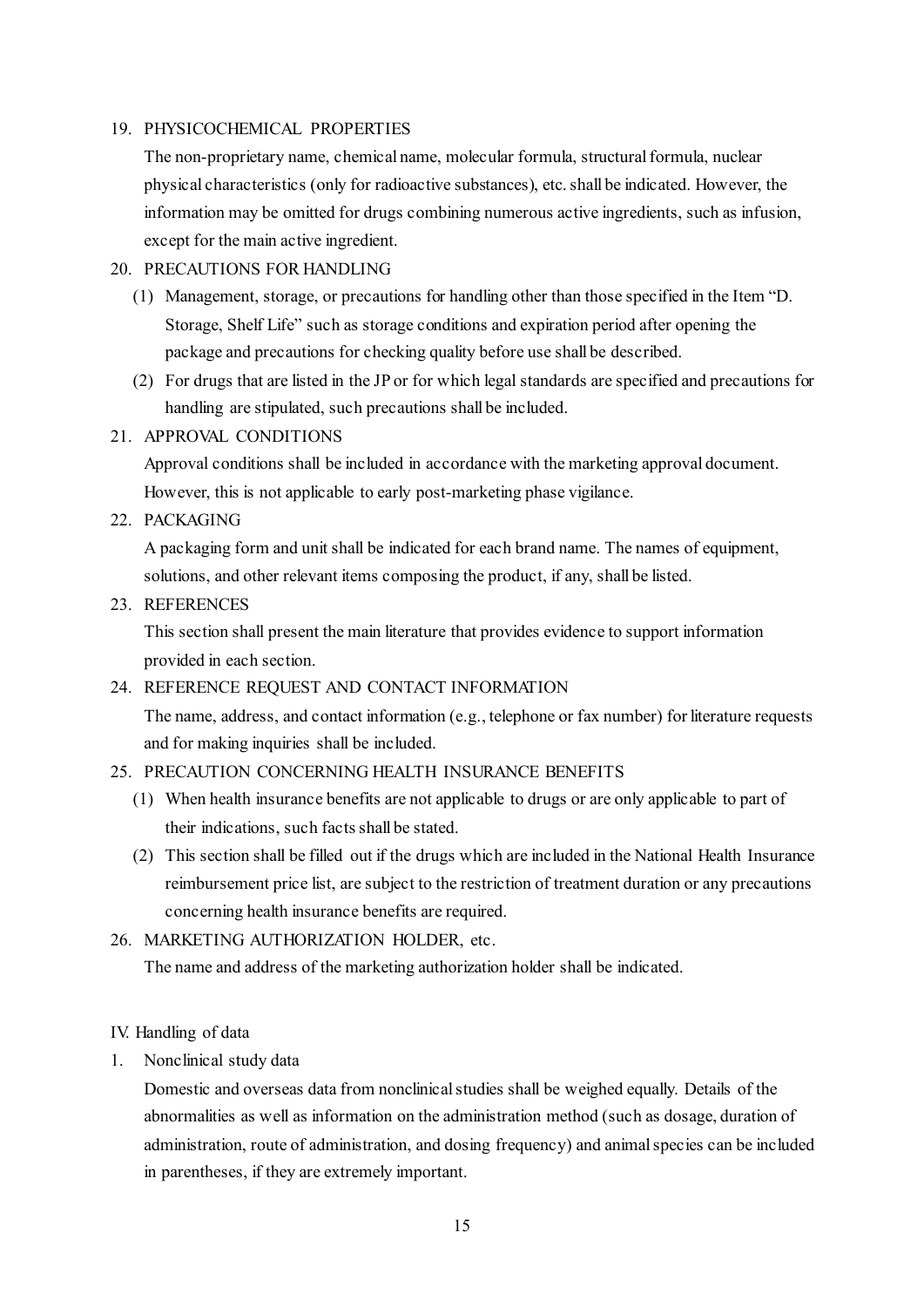2. Epidemiological data

Important epidemiological data shall be included, if any, and the methods of the study shall also be included.

3. Data on comparison with other drugs

Data on comparison with other drugs (including bioequivalence studies) shall be provided only if they are sufficiently objective and important.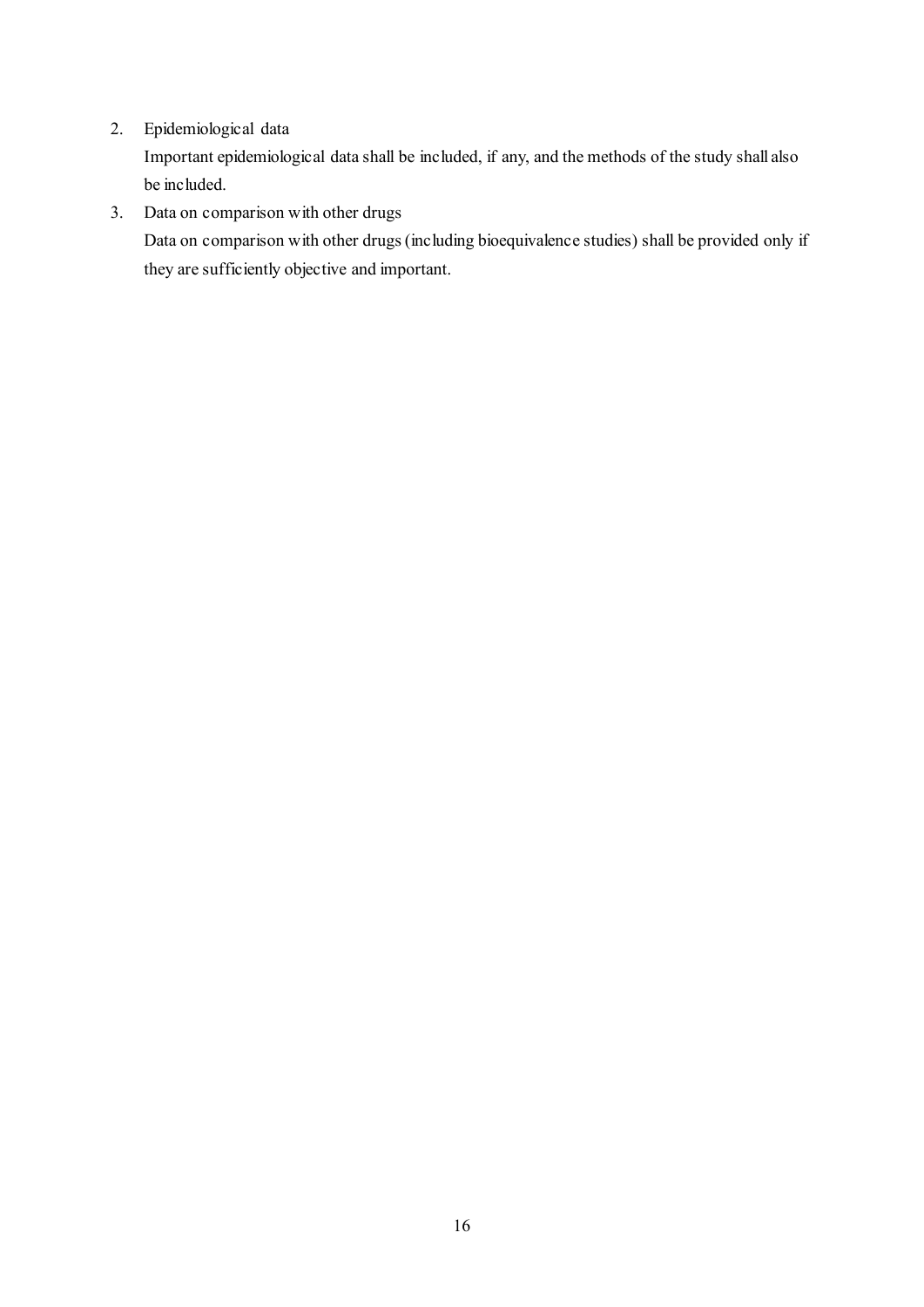(Appended list)

President of the Japan Medical Association

President of the Japan Dental Association

President of the Japan Pharmaceutical Association

President of the Japanese Society of Hospital Pharmacists

President of the Federation of the Pharmaceutical Manufacturers' Association of Japan

President of the Japan Pharmaceutical Manufacturers Association

Chairman of the Japan-Based Executive Committee, Pharmaceutical Research and Manufacturers of America

Chairman of the European Federation of Pharmaceutical Industries and Associations

President of the Japan Generic Medicines Association

Chairman of the Japan Kampo Medicines Manufacturers Association

President of the Japan Medicinal Plant Federation

Chairman of the Japan CRO Association

Chief Executive of the Pharmaceuticals and Medical Devices Agency